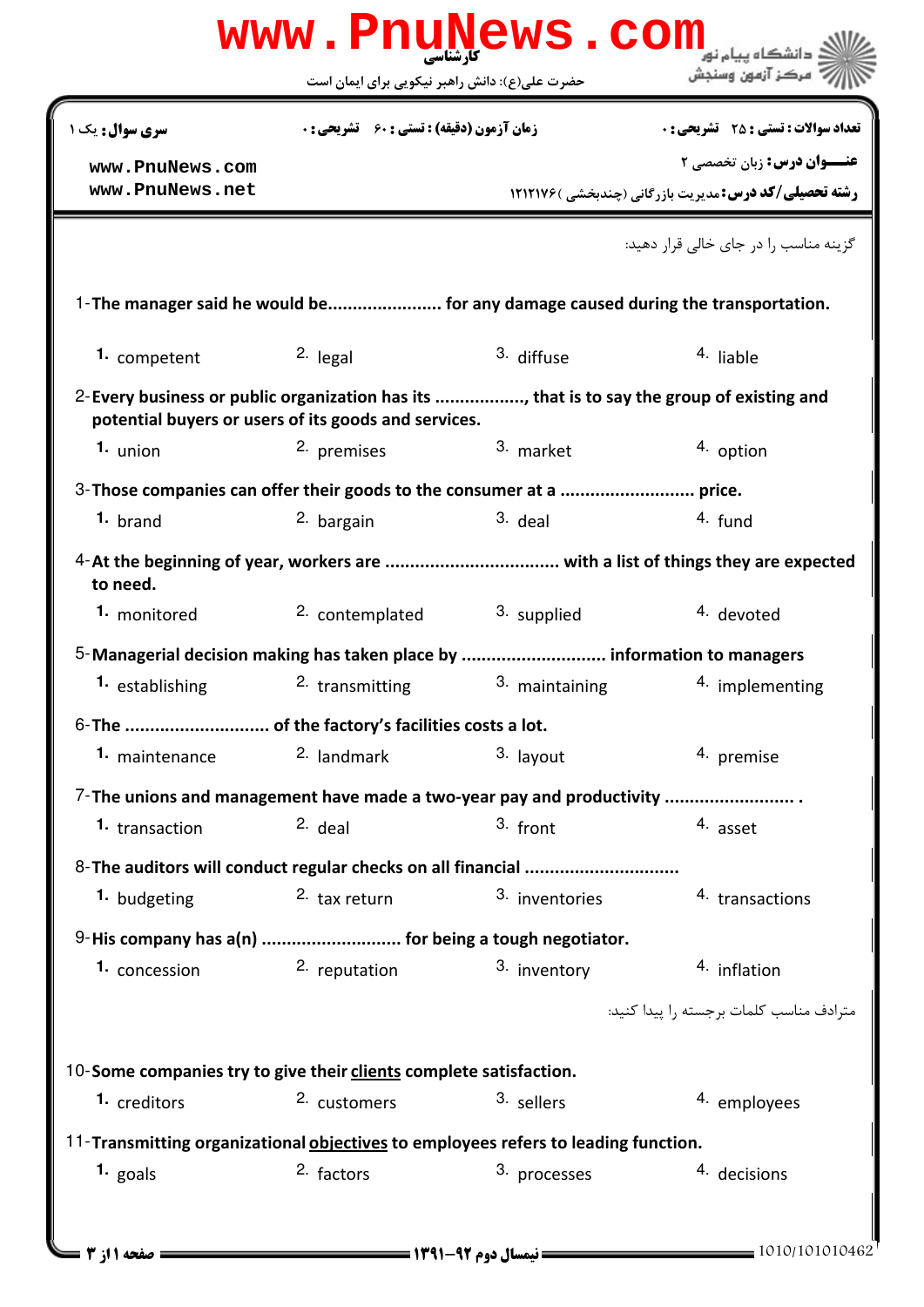|                                                                                                                                                       |                                                    | www.PnuNews.com                |                                                               |  |  |  |
|-------------------------------------------------------------------------------------------------------------------------------------------------------|----------------------------------------------------|--------------------------------|---------------------------------------------------------------|--|--|--|
|                                                                                                                                                       | حضرت علی(ع): دانش راهبر نیکویی برای ایمان است      |                                | مركز آزمون وسنجش                                              |  |  |  |
| سری سوال: یک ۱                                                                                                                                        | <b>زمان آزمون (دقیقه) : تستی : 60 ٪ تشریحی : 0</b> |                                | <b>تعداد سوالات : تستی : 25 - تشریحی : 0</b>                  |  |  |  |
| www.PnuNews.com                                                                                                                                       |                                                    |                                | <b>عنــوان درس: زبان تخصصی 2</b>                              |  |  |  |
| www.PnuNews.net                                                                                                                                       |                                                    |                                | <b>رشته تحصیلی/کد درس:</b> مدیریت بازرگانی (چندبخشی ) 1212176 |  |  |  |
| 12-Many firms entering international markets start by exporting or importing.                                                                         |                                                    |                                |                                                               |  |  |  |
| 1. companies                                                                                                                                          | $2.$ groups                                        | 3. plants                      | 4. hardships                                                  |  |  |  |
| 13-The management information systems (MIS) are rapidly becoming indispensable for planning,<br>decision making and control.                          |                                                    |                                |                                                               |  |  |  |
| سامانه مدبر ت اطلاعات <b>-1</b>                                                                                                                       |                                                    | مديريت اطلاعات سامانه 2.       |                                                               |  |  |  |
| 3. اطلاعات سامانه مديريتي                                                                                                                             |                                                    | سامانه اطلاعات مديريتي 4.      |                                                               |  |  |  |
| 14-He was eliminated after the third round of the competition.                                                                                        |                                                    |                                |                                                               |  |  |  |
| 1. culminated                                                                                                                                         | 2. evolved                                         | 3. removed                     | <sup>4.</sup> induced                                         |  |  |  |
| 15-There are also several potential advantages of becoming involved in international operations.                                                      |                                                    |                                |                                                               |  |  |  |
| 1. $_{\text{goals}}$                                                                                                                                  | 2. points                                          | 3. benefits                    | 4. tasks                                                      |  |  |  |
| 16-In fact, customers buy goods and services that fulfill their needs.                                                                                |                                                    |                                |                                                               |  |  |  |
| $1.$ sell                                                                                                                                             | 2. achieve                                         | 3. install                     | 4. purchase                                                   |  |  |  |
|                                                                                                                                                       |                                                    |                                | معادل مناسب کلماتی را که زیر آن خط کشیده شده است، پیدا کنید:  |  |  |  |
| - <sup>1</sup> YA business organization, in contrast to a public service organization or charity, exists to provide<br>goods or services at a profit. |                                                    |                                |                                                               |  |  |  |
| کالا <b>'</b> .                                                                                                                                       | امور خوب <sup>۲</sup> ۰                            | مصالح <sup>۲</sup> ۰           | کمک مال <sub>ی،</sub> ۴.                                      |  |  |  |
| 18-The manager gave his speech on the state of the union.                                                                                             |                                                    |                                |                                                               |  |  |  |
| <b>ا</b> نجمن 1 <b>.</b>                                                                                                                              | موسسه 2.                                           | اتحادیه کا <sub>ر</sub> گری .3 | صنف .4                                                        |  |  |  |
| 19-Packaging is an important factor in the presentation of a product to the market.                                                                   |                                                    |                                |                                                               |  |  |  |
| قیمت گذا <sub>دی</sub> 1.                                                                                                                             | تىلىغات 2.                                         | بسته بندی . 3                  | ضمانت 4.                                                      |  |  |  |
| 20-Pricing is a very flexible element in the marketing mix and enables firms to react swiftly to<br>competitive behavior.                             |                                                    |                                |                                                               |  |  |  |
| حياتي <b>1.</b>                                                                                                                                       | تاثير گذار 2.                                      | احتمال <sub>ی</sub> .3         | انعطاف يذير 4.                                                |  |  |  |
| 21-Management information system estimates the activities of the organization.                                                                        |                                                    |                                |                                                               |  |  |  |
| برآورد كردن 1.                                                                                                                                        | افزايش دادن .2                                     | كاهش داد <sub>ن</sub> .3       | تشريح كردن 4.                                                 |  |  |  |
|                                                                                                                                                       |                                                    |                                |                                                               |  |  |  |
| <b>= صفحه 12; 3 ==</b>                                                                                                                                |                                                    |                                | $= 1010/101010462$                                            |  |  |  |